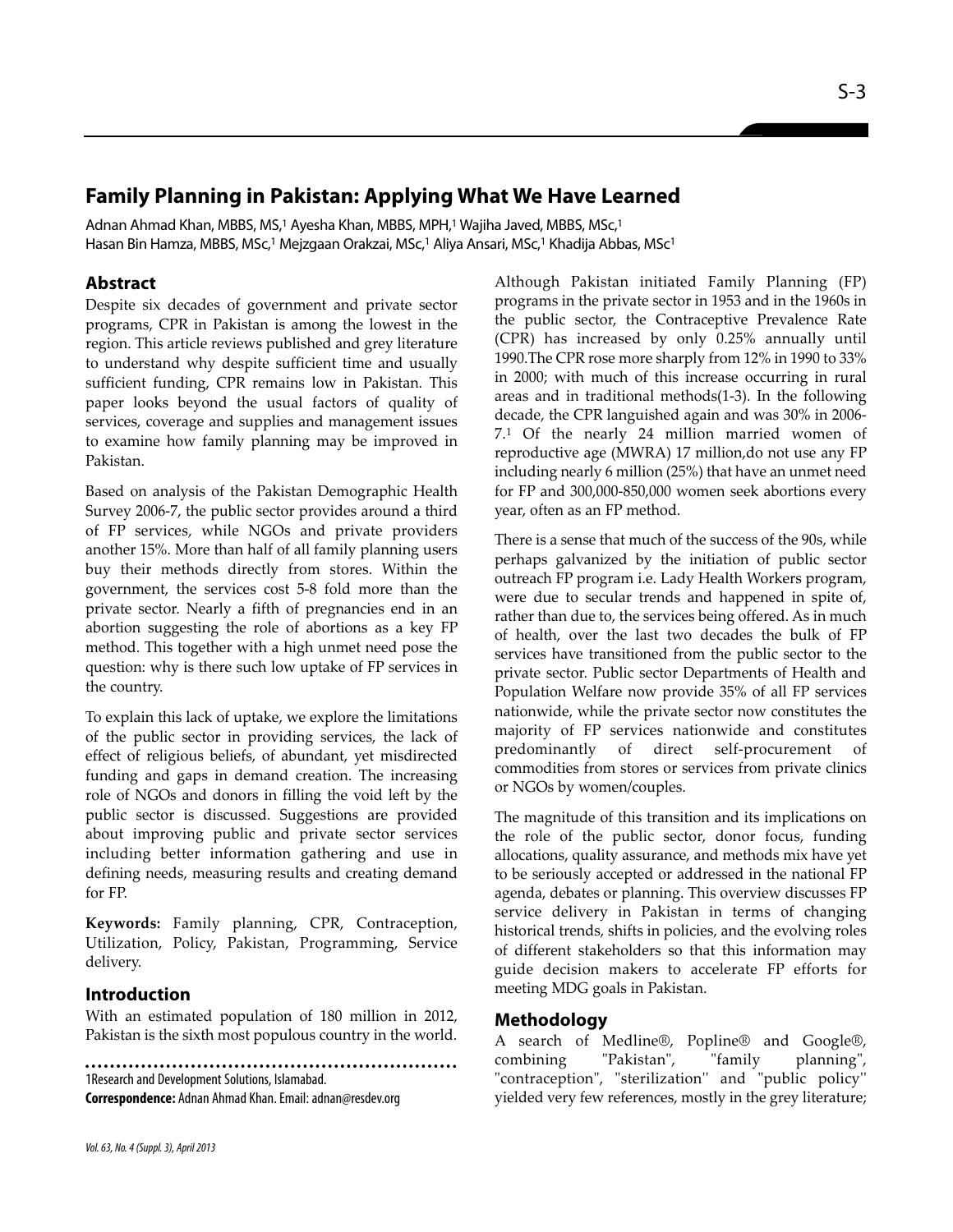of which only about 15 were directly about aspects of Family Planning (FP) in Pakistan. These were supplemented by additional grey reports based on recommendations by experts and snowballing from the references provided in articles and reports. We included both published and unpublished studies which were relevant to the topic. This evidence base was supplemented by a series of analyses conducted by our group using national survey data bases such as Pakistan Demographic and Health Survey (PDHS) 2006-7, Pakistan Social and Living Standards Measure (PSLM) 2010-11 and the National Health Accounts (NHA) 2005-6 and published online in the form of policy briefs at www.resdev.org/e2pa. Since much of available data are unpublished, this review aims to make the rich data from these "grey publications" available in the scientific literature.

# **Family Planning At A Glance The Historical Perspective**

Pakistan Government initiated its FP programme in 1966, and allocated 10% of the total health budget to FP with emphasis on mass media to promote voluntary spacing and adopted a target oriented approach to FP programming while aiming to reduce birth rates from 50/1000 to 40/1000. The Population Welfare Programme and the National Family Planning Council (eventually the Population Welfare Division of the Health Ministry) were also initiated in this decade.

The 1970s and the 1980s saw very modest successes from the Continuous Motivation System — where motivation teams encourage clients to use contraceptives — and the Continuous Inundation Scheme — where the supplies were to be distributed nationwide to ensure a steady flow of commodities.<sup>4</sup> In the former, the pre-defined composition of teams was too rigid to allow nuances of local contexts and the latter failed due to absence of adequate logistics systems and feedback. These management issues were compounded by inconsistent political support, for e.g. in 1982 the cadre of district technical officers — "lady doctors" who also oversaw paramedics — was abruptly eliminated, leaving mainly male providers in FP clinics.<sup>4</sup> Another example of political interference was the separation of the Population Welfare Division of the Health Division into a full ministry in the 1980s that led to fragmentation of FP programming in the government. Reflecting these issues and despite formulation of ambitious plans — that were most lyrhetorical and without funding commitments suggesting a lack of firm political support — the 1980s saw little progress. By 1990, the CPR was 12%, up from

4% in 1966, or around 0.3% per annum.

Interest in FP revived in the 1990s. Public-private partnerships and social marketing of contraceptives inauguration of Greenstar and Key Social Marketing NGOs — were promoted and strong political support ultimately led to the formation of the Lady Health Workers' (LHW) program which contributed to the rapid rise in CPR in rural areas. The CPR increased to 30-33% in 2000 with near quadrupling of rural CPR in the decade.

In 2001, population had increased to 144 million, encouraging the formulation of a new Population Policy in 2002 that sought to reduce the fertility rates by half by 2010. These targets were matched by near doubling of government funding from around USD 52 million annually in 2002 to an average of around USD 83 million annually between 2003 and 2010 (UNFPA, Pakistan). However only 6% (0-16% in any given year) of these funds bought supplies, while the rest paid for salaries and overheads. The decade between 2000 and 2010 saw stagnation or even a fall in CPR from 30-33% in 2000 to 30% in 2006-7.

### **CPR and Estimated Users**

The national CPR was 30% in the PDHS 2006-7, the last available national survey, reflecting an annual increase of 0.5% since 1960s.This CPR is much lower than Pakistan's regional neighbours Iran (79%), India (56%) and Bangladesh (56%) and translates into some of the highest fertility rates (TFR: 4.1) in the region. In 2007, the year that PDHS was conducted, there were 24 million MWRA in Pakistan, 22% (5 million) of these were using modern contraception and 8% (2 million) used traditional methods.<sup>1</sup> A large proportion (17 million) of women did not use any FP including 5.7 million (25%) had an unmet need for FP. In any given year, less than 12% of MWRA — 2.9 million women or around half the number of women with an unmet need for FP — received any FP services by either the public or the private sector.

### **Method Mix and Service Mix**

The method mix for modern contraceptives includes female sterilization (37%), condoms (31%), IUDs (11%), injections (11%) and oral contraceptive pills (10%). However, female sterilization and IUD are long term methods and women who receive these continue to be included in CPR for years even when they don't receive these services anymore. Adjusting the PDHS method mix for women who received FP services in the past 12 months gives the total number of women who received FP services in a given year. Thus, 2.9 million women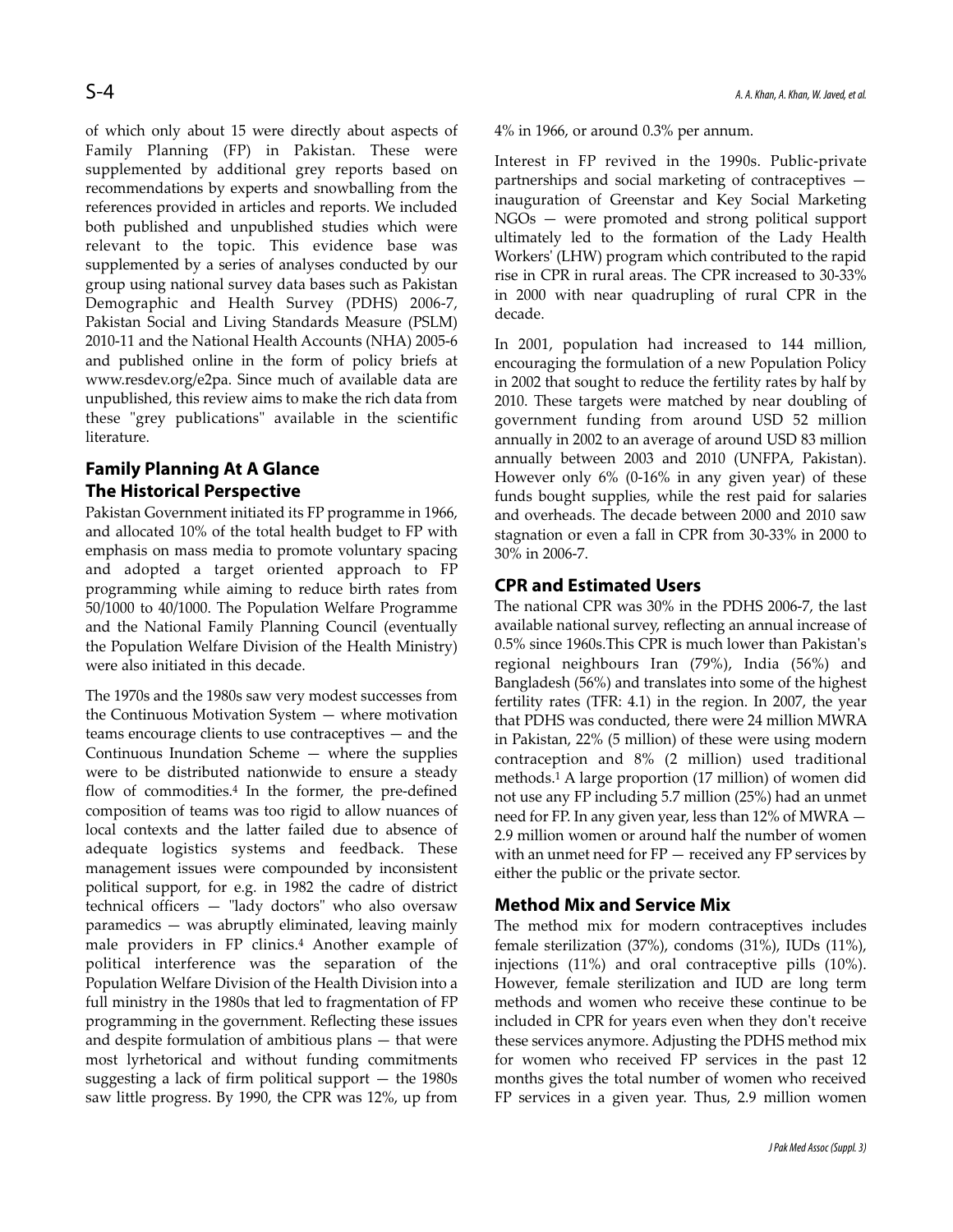receive FP services each year in Pakistan, with 54% receiving condoms, 18% injections, 17% pills, 6% receiving sterilization and 3% IUDs.

Long terms methods have never really been consistently promoted or taken hold in Pakistan. Although female sterilization is the commonest method in the CPR mix, it is not a commonly availed FP service. It also happens too late  $-$  at a mean of 39 years of age or after bearing 6 or more children — to help in population stabilization or meaningfully limit fertility. Moreover, outreach workers (Lady Health Workers) or health providers rarely advocate it to women before the 4th child, further limiting its utility. Despite their ease of application and utility worldwide, a number of misconceptions abound among communities and providers in Pakistan regarding IUDs that have led to limited acceptance of IUDs in Pakistan.<sup>5</sup> Similarly, the Health Ministry/Departments introduced injections in their method mix in 2008. Altogether long term methods account for around 20% of all FP services in Pakistan and reach around 296,000 women annually. Short term methods such as condoms and oral pills are the mainstay of the LHW program and for those who buy contraceptive directly from stores, in part reflecting their ease of procurement and the control they grant the user over the method.6,7 Patterns of service uptake also vary between rural and urban areas. Uptake of modern contraception is much higher in urban (30%) than rural (18%) areas, even though rural areas caught up somewhat during the nineties.<sup>8</sup> Condoms are more common in urban locations and compared to female sterilizations in rural areas.

### **Main Issues**

#### **Service Providers**

Family planning services are available from the public and private sectors. In the public sector, services are provided by either the Family Welfare or Reproductive Health Services Centres (RHS) of the Population Welfare Department or the Basic Health Units (BHUs) and Lady Health Workers of the Health Departments. Together they accounted for around 35% of all services and reached just under 1 million women annually in 2007. In the last two decades FP service provision has transitioned away from the public sector leaving its facilities vastly underutilized. For instance, on average Population Welfare facilities serve two women with sterilization and one with an IUD every 2 weeks. LHWs devote 9% of their time to FP and serve approximately 4 women with FP services each every year.<sup>9</sup> Despite these issues, the public sector is the main provider of FP services for the poor.<sup>7</sup>

Nearly half of all FP users directly buy commodities from stores and chemists directly without advice or counselling from a health professional. The rest of the private sector — around 15% of all FP services in PDHS 2006-7 — includes clinics run by NGOs and individual private providers. However, the role of NGOs has expanded since 2008. For example, the Marie Stopes Society now serves around 1.1 million women with FP services annually, up from start of FP service provision in 2008 (MSS records, Azmat K, private communication). Other major FP NGO providers include the Rahnuma — Family Planning Association of Pakistan (FPAP) and Greenstar Social Marketing that serve an additional 0.3- 0.5 million women annually (NGO websites and private communication).

#### **Matching Service Delivery and Uptake**

Nearly all FP commodities are imported. All imports first come to a central warehouse located in Karachi and are then supplied to different public and private sector providers. These supplies are reported annually by the Federal Bureau of Statistics, allowing for triangulation of supply of commodities, and therefore services, against uptake of these supplies from community based survey data such as the PDHS. With the exception of IUDs, commodity supply data provided by the central warehouse matches commodity uptake from the PDHS. It appears that approximately 1.14 million IUDs were supplied from the central warehouse compared to the actual uptake of 100,000 in the PDHS (Table-1). This discrepancy holds for the public as well as the private sector.<sup>10</sup>

### **Trends of Service Delivery over Time**

The supply of FP commodities (and presumably the services) has remained unchanged or perhaps even declined (by 7%) between 2006 and 2011. The main decline was in the private sector (15%), while the public sector remained unchanged. If supply data are true, a drop of 7% in supplies represents a fall in CPR for

Table-1: Service delivery vs. uptake in 2006-07. (Persons served in millions).

|                    | Services Delivered* | Service Uptake± | <b>Difference</b> |
|--------------------|---------------------|-----------------|-------------------|
|                    |                     |                 |                   |
| Condoms            | 1.61                | 1.61            | 0                 |
| Oral Pills         | 0.68                | 0.50            | 0.18(27%)         |
| IUD                | 1.24                | 0.10            | 1.14(92%)         |
| Injections         | 0.60                | 0.54            | $0.06(10\%)$      |
| Sterilization      | 0.18                | 0.17            | $0.01 (< 1\%)$    |
| <b>Total Users</b> | 4.31                | 2.92            | 1.39 (32%)        |

\* From Contraceptive Performance Report 2006-7.

± From the Pakistan Demographic Health Survey 2006-7.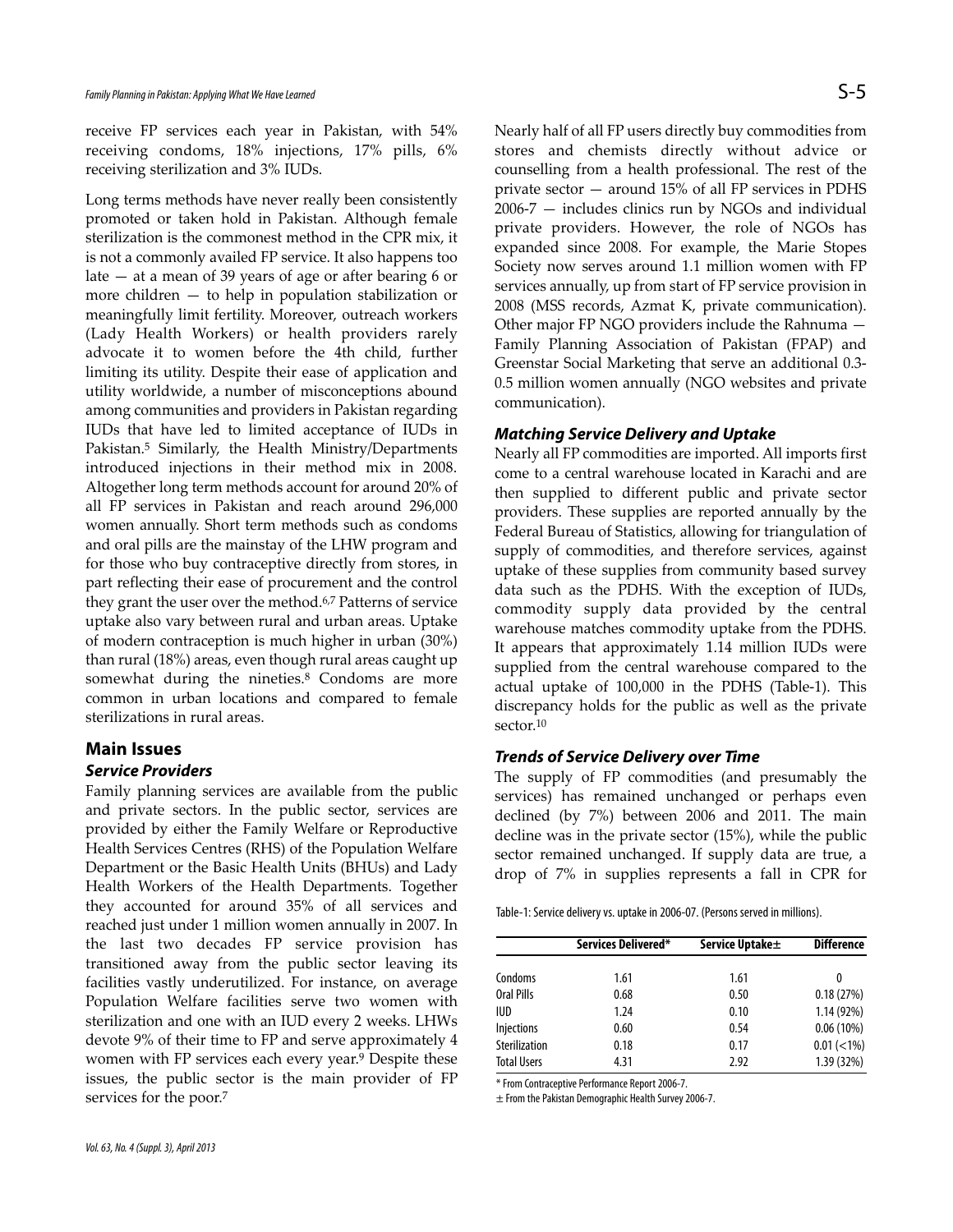|                      | 2006-07 | 2007-08 | 2008-09 | 2009-10 | 2010-11 | <b>Difference: 2011-2006</b> |
|----------------------|---------|---------|---------|---------|---------|------------------------------|
| Condoms              | 1.61    | 1.66    | 1.33    | 1.62    | 1.62    | $0.01(0.6\%)$                |
| Pills                | 0.68    | 0.51    | 0.41    | 0.44    | 0.45    | $-0.23$ ( $-34\%$ )          |
| <b>IUD</b>           | 1.24    | 1.37    | 1.31    | 1.32    | 1.21    | $-0.03(-3%)$                 |
| Injections           | 0.6     | 0.62    | 0.56    | 0.64    | 0.6     |                              |
| <b>Sterilization</b> | 0.18    | 0.21    | 0.19    | 0.18    | 0.14    | $-0.04(-25%)$                |
| Total                | 4.31    | 4.36    | 3.8     | 4.2     | 4.02    | $-0.3$ ( $-7\%$ )            |

Table-2: Trends in commodity/ service supply 2007 - 2011.

\* Source: Contraceptive Performance Reports from the years 2006-07 to 2010-11.

Table-3: Public-private sector differences in service supply.

| <b>Persons served in millions</b> | 2006-07                                  | 2010-11 | <b>Difference: 2011-2006</b> |
|-----------------------------------|------------------------------------------|---------|------------------------------|
|                                   | <b>Differences In The Public Sector</b>  |         |                              |
| Condoms                           | 0.47                                     | 0.56    | 0.09(20%)                    |
| Oral pills                        | 0.19                                     | 0.25    | 0.06(33%)                    |
| <b>IUDs</b>                       | 0.91                                     | 0.80    | $-0.11(-12%)$                |
| <b>Injections</b>                 | 0.30                                     | 0.34    | 0.04(13%)                    |
| <b>Sterilizations</b>             | 0.15                                     | 0.11    | $-0.04$ ( $-26\%$ )          |
| Total                             | 2.02                                     | 2.06    | 0.04(2%)                     |
|                                   | <b>Differences In The Private Sector</b> |         |                              |
| Condoms                           | 1.14                                     | 1.05    | $-0.09(-8%)$                 |
| Oral pills                        | 0.49                                     | 0.20    | $-0.29(-59%)$                |
| <b>IUDs</b>                       | 0.34                                     | 0.41    | 0.08(23%)                    |
| Injections                        | 0.30                                     | 0.26    | $-0.05$ ( $-15\%$ )          |
| <b>Sterilizations</b>             | 0.03                                     | 0.03    | $0(0\%)$                     |
| Total                             | 2.30                                     | 1.95    | $-0.35$ ( $-15\%$ )          |

modern methods to 18%, since MWRA have increased by an estimated 2 million during this period. On the other hand, survey data from different locations give mixed results and until results from the next PDHS become available in 2013 it is difficult to accurately discern the direction of change in CPR. Most likely, the commodity supply data are incomplete. For example, the Marie Stopes Society served 1.1 million women in 2010-11 whereas supply record attributes only 30,000 women to the NGO for that year. Lack of inaccurate supply data suggests the need for better system of record keeping and a means to use this data to improve services, which can provide feedback on data quality to ensure accurate records are maintained.

#### **Abortions as FP**

An estimated 250,000 - 890,000 induced abortions happen every year in Pakistan,<sup>11,12</sup> constituting around 10-20% of all pregnancies and nearly all occur among married women.<sup>13</sup> Punjab and Sindh that have the highest CPR, also have the lowest rates of abortions. Approximately 20% of all women seeking abortions cite contraception

failure as a cause, $14$  highlighting the need for better counselling even with short term methods. These contraception failures and the inverse relationship between abortions and CPR suggest that perhaps womenmay be using abortion to control fertility.15,16

Doctors, nurses, midwives, dais or other untrained providers conduct abortions that cost from USD 8-48. Estimates of abortions by untrained providers run from 7-49% and are higher among poor women or those living in rural locations.<sup>17</sup> Abortions are legal for a few narrowly defined medical reasons, provided they are conducted by doctors. While this narrow definition of legal abortions and providers does not deter women/couples from seeking abortions, it seriously limits access to safe abortions and legal recourse if the situation arises. Additionally, the controversy surrounding abortions has unnecessarily delayed adoption of newer and safer medical procedures such as manual vacuum aspiration and the use of the drug Misoprostol for abortions. Finally, even though most women seeking abortions are MWRA and often aborting to control fertility, post abortion family planning is almost unheard of in clinical care and ignored as a policy issue since policy makers fear religious backlash and feel that discussions on abortion would be a politically risky enterprise.

### **Policy Issues**

A population policy ideally encompasses many aspects of enhancing the lives of populations by ensuring education, healthcare, employment and basic rights.<sup>18</sup> Family planning or limiting population growth is but one of the components of such a policy. A government may not (and in most cases cannot) may not do all directly, but rather promotes an enabling environment where private sector and other actors can contribute to this goal. In Pakistan population policies have perennially focused on FP to the exclusion of other aspects affecting the population such as the education, economy or about developing a productive work force. This stems in part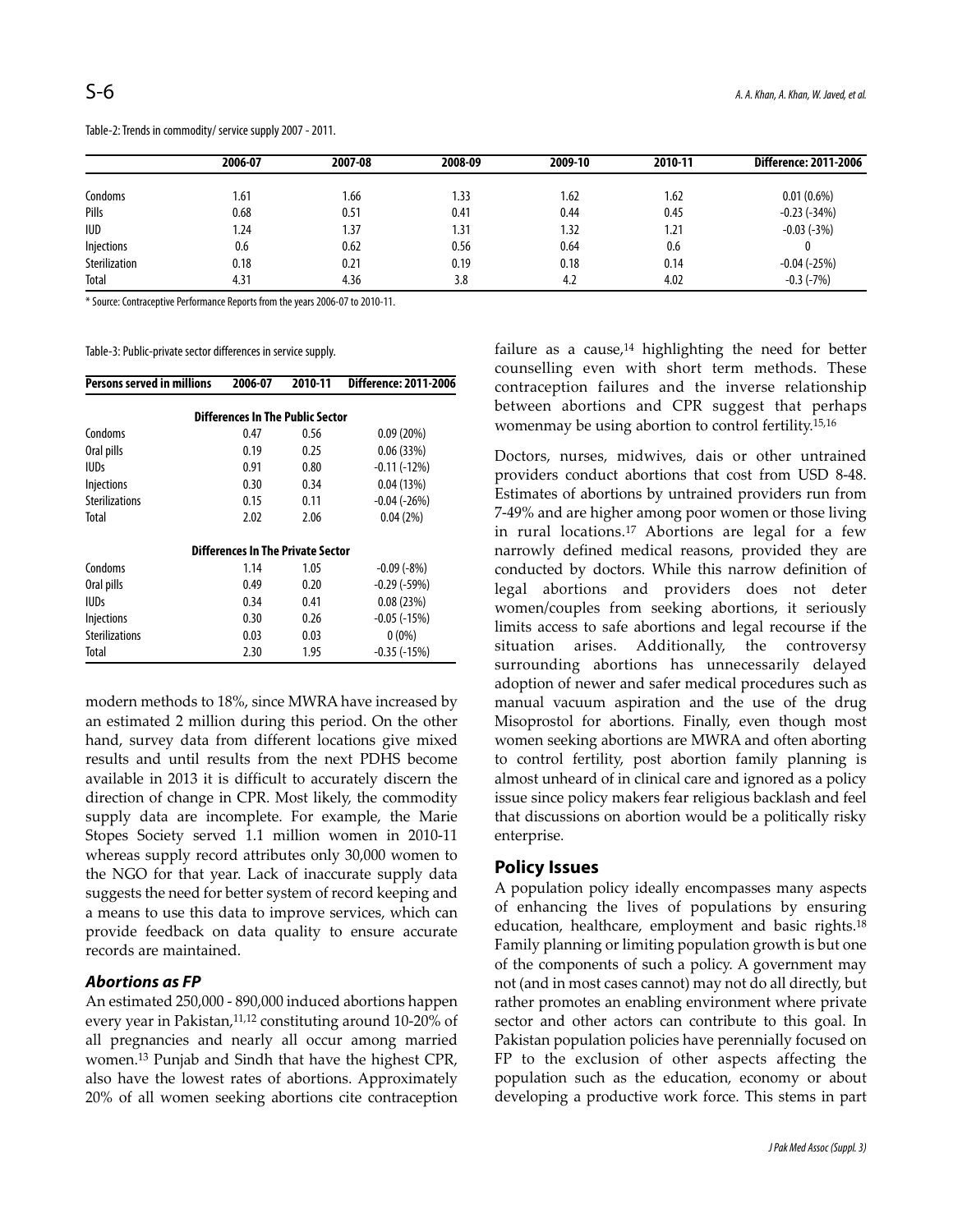from the population policy being considered the purview of the Population Welfare Ministry rather than a broader government development document. Thus Health, Finance, Industry, Education and other relevant ministries were only invited to review the final drafts of policy documents and therefore had no substantial contributions to the population policies of Pakistan. This lack of engagement of wider array of complementary ministries and departments such as Planning, Finance and Education in population development suggests that the decision makers are not yet convinced of the benefits of population stabilization or its role in growth.

Even within FP, although the government has historically set ambitious targets and even provided political support and adequate funds, the content of funding was not matched to expansion of services or incentives for shifting the social paradigm for communities to have smaller families. For example, when funding doubled after the approval of the very ambitious Population Policy 2001-2, nearly all but 6% of this additional funding went to personnel. In part this reflects the fact that politicians see health and population welfare as a means to provide jobs to gain votes and senior government officials are obliged or feel pressured to agree with them.<sup>19</sup> Not surprisingly then, despite the government spending around USD 652 million on FP between 2001 and 2009, the CPR may actually have fallen.

Since the primary focus of the public sector is to provide employment, service quality and scale have declined, resulting in expensive public sector services that cost 5-10 times more than the NGO services and hardly meet the needs of the clients.<sup>7</sup> Consequently, the public sector's role has receded to about a third of all FP services with serious underutilization of its facilities. While, some of these stem from lack of or irregular supplies, a lack of focus on FP services, policies that limit counselling and the time allocated to FP services by providers also play a role.

Another issue that compromises public sector performance is the frequent transfers at top levels that seriously limit institutional memory and continuation for policies. The average tenure of Health and Population Welfare Secretary or Director General is 3-6 months. Middle management persists but due to a lack of emphasis on performance, there is little career incentive to achieve results or to seek reforms.

Finally there has been, and remains, a complete disconnect between Population Welfare and Health in delivering FP services. Health Department considers itself as the provider of medical curative services with

only secondary responsibility for FP. Although the services that Health and Population Welfare departments provide hardly overlap, neither refers to each other. For example lady health workers seldom ask their clients about their FP needs and almost never about long term methods such as IUDs and sterilization which are provided at Population Welfare facilities. There are numerous instances where there are almost no referrals from health clinics to Reproductive Health Centres despite both being located in the same building.

The overall result of these issues is that policy has had little impact on practices or results as seen from the modest CPR of 30% and even fewer (12%) MWRA availing FP services annually, despite considerable unmet need. A major factor that promotes this situation is the public sector's inability to measure or discuss results such as number of women served or service quality. The result is a lack of accountability in an expensive and underutilized public sector. Since there are few if any mechanisms in the public sector departments to measure actual services, triangulate available service delivery and commodity data with surveys to understand the actual quantum of services being provided, bottlenecks and gaps in services are seldom identified feedback provided to policy and program makers. The national FP effort would benefit from a more robust research agenda that includes service implementation, efficiency, costs, innovations in scale-up, enhancing access of the marginalized women to services and piloting private sector and for-profit services.

### **Misconceptions about Funding**

There is a pervasive belief among public health experts that there limited funding for FP in Pakistanthat is resulting in the persistently low CPR. Empirical evidence shows that the opposite is true. During the 2001-9 period, the Government allocated USD 652 million, providing FP services at USD 40 per woman per year or approximately 8-10 fold higher than some of the NGOs and regional costs;<sup>20</sup> since most of these funds paid for salaries and overheads at underutilized facilities or large management structures and government services cost. The issue therefore has been efficiency in using available funds rather than the absolute amount of funding. However since there are no institutional mechanisms to analyse cost or service data these inefficiencies are not recognized or discussed. The debate therefore remains focused on "under funding of Population Welfare Departments or of FP" without discussing right sizing, efficiencies, paying for performance or results based funding.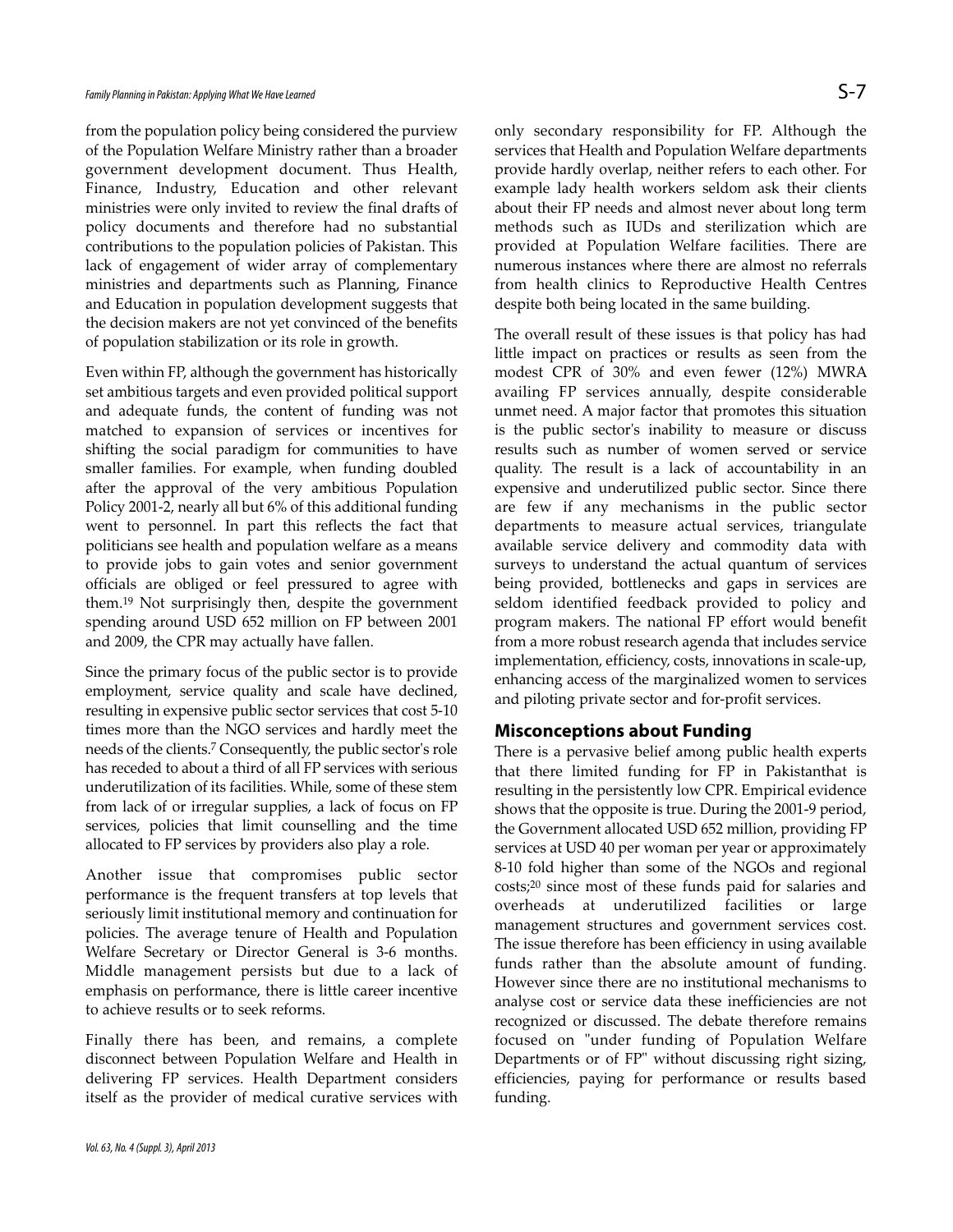# **Misconceptions about the Role of Religious Beliefs**

The common public, health decision makers and public health professionals mostly believe that religious beliefs and proscriptions limit the use of FP in Pakistan. However, the PDHS 2006-7 showed that among nonuser of FP religious reasons accounted for around 5% of nonuse. While considerable efforts have gone into mobilizing religious leaders to promote FP at national and grassroots levels, one has to question their utility in terms of the benefit such efforts will yield in promoting FP in Pakistan. It would be worthwhile to critically study the efficacy and utility of previous efforts to overcome religious resistance in Pakistan and other countries.

## **Advocacy**

While the public sector dominated demand creation and advocacy until the 90s, the private sector including NGOs have started playing an increasing role in advocacy to complement the central role they are assuming in service delivery. Some actors such as the David and Lucille Packard Foundation and the Rahnuma — Family Planning Association of Pakistan have played a particular role in driving the agenda for rights and advocacy and in leveraging RH and FP onto the national stage and bringing together NGOs, government and donors on one platform. Donors have had a significant role in promoting FP over the decades as seen by the knock-on effect the USAID support for a supply and logistic system had in steering the debate back to FP in the recent years as it had done in the 1970s.

Within the government, advocacy is seldom directed at politicians or bureaucrats from Planning and Finance ministries (or their counterpart in provincial departments) who make budgetary decisions or engaged the Education Ministry for a more cohesive development approach to population stabilization and growth. Neither Health nor Population Welfare departments have a policy, strategy or in-house personnel for advocacy.

## **Demand Creation**

There has long been a heavy emphasis on creating demand for FP. The earliest efforts date back to the 60s. In the 70s and to some extent in the 80s, the slogan "Do Bacchay Khushhal Gharana" (two children, prosperous household) was promoted via television, radio and newspaper advertising. Considering the minimal change in CPR from the 60s to 90s, these campaigns failed to achieve their purpose. While there were also a number of issues with services, many factors limited the efficacy of demand creation. Foremost perhaps was the fact that government decision makers were always reluctant to openly discuss condoms and specific methods.<sup>21</sup> More importantly, there was considerable emphasis on a uniform message for all parts of Pakistan. The messages were produced centrally and then distributed to provinces, ignoring local contexts. Finally considerable efforts were expanded to gain consensus on the message, often resulting in delays in actual implementation of campaigns. Despite these limitations, while advertisements aired, they improved FP uptake, which then dropped off once the advertisements stopped airing<sup>22</sup> suggesting the importance of sustained messaging (and the availability of services). Furthermore despite the expense and efforts, there were no formal impact evaluations of messages or demand creation strategies. However, in the final reckoning, demand creation did achieve some of its goals since in the PDHS 2006-7, 96% of the women interviewed knew of at least 2 contraception methods and even as far back as 1970s, when services were provided, they were taken up.<sup>23,24</sup>

# **Effects of Devolution of Health and Population to Provinces**

Health and Population Welfare were devolved from the Federal to Provincial Governments in 2010-11, shifting the responsibility for policy, financing and implementation to the provinces. Despite concerns<sup>25</sup> about the provinces' capacity to meet these challenges, preliminary observations suggest that Punjab, Sindh and Khyber Pakhtunkhwa may already have exceeded the performance that was achieved under the federal system. On a policy level devolution has achieved provincial autonomy and responsibility, which is what it set out to achieve. In addition, it has created a market place for ideas and has pit provinces in competition against each other to demonstrate results. Devolution — which in its true sense should devolve decision making to grassroots — also presents an opportunity for Donors to fund the private sector directly, while demanding greater accountability, results and performance, thus putting legitimate pressure that they had not been effective in exerting on the Ministries of Health or Population Welfare.

# **Lack of Policy Debate on Role of Commercial Services**

The private for-profit sector, which provides 95% of birthing and around half of FP services, is poorly understood and its impact is under-appreciated even by experts and hardly ever mentioned in policy dialogue. This is largely because as opposed to a few discrete NGOs and two Government departments, the private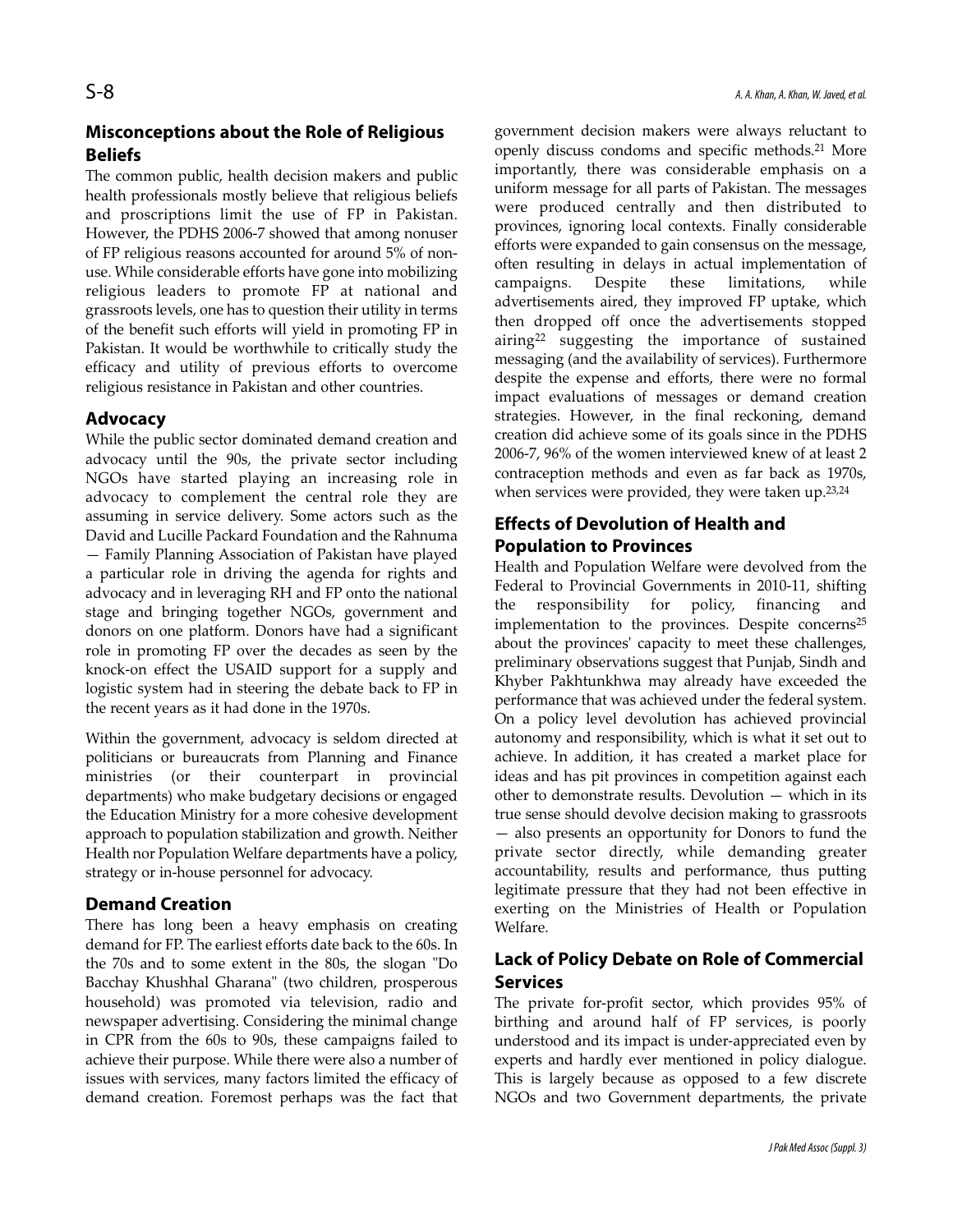sector comprises of thousands of private providers with varying characteristics and practice patterns. However, as with free markets in other commodities and services, the private sector which already provides nearly all of healthcare needs of the people, can also provide FP services as well and at costs much lower than the public sector. Additionally, evidence abounds that as women enter workforce, their use of FP grows<sup>26,27</sup> and that fertility decreases as affluence increases.28,29 The question then to ask is should the state subsidize FP services for those who can afford it.<sup>30</sup> After all, one of the lessons from social marketing and the experience of at least one commercial company, DKT International, 31,32 suggest that this is very possible. However, FP is a health promotion service and it is not clear if everyone who needs it will actually buy FP services and it is possible that that the current 1.5 million or so self-procurers represent nearly all those who will buy FP themselves. Motivation of clients to buy FP services and other aspects of contraceptive markets needs to be actively studied and debated at academic and national levels.

#### **Conclusions**

Experience suggests that FP policies and programs have definitely achieved some successes when quality services (in outreach or at facilities) and continuous supplies were ensured. However, contraceptive prevalence contributes to the larger canvas of development by impacting population stabilization and growth. On this canvas, individual and macro-level socio-economic realities along with political priorities play a pivotal role. Thus, to reduce unmet need and increase FP usage, beyond maximizing access, quality and demand of services, broader development goals such as educational attainment and economic opportunities for girls and women are crucial. Ideal family size will decrease only when women and families consider the economic cost of children rather than an ephemeral benefit. This will only happen when there are fewer restrictions on women to receive education, enter employment or even leave their houses unaccompanied. Until then, tackling fertility as an isolated service delivery issue will achieve limited success.<sup>33</sup>

# **Recommendations and Inferences Policy Level**

 High level firm commitment to stabilize the population and make it productive has been inconsistent and has resulting the shrinking role of public sector that has fortunately been balanced by an emerging private sector in FP services. Nonetheless, there is a need for clear Government commitment to promote services rather than political economy, regardless of who delivers services.

 Build capacity of provincial Health or Population Welfare Departments to advocate to Finance and Planning Departments for protecting funding for FP and RH. This should include the capacity to generate and use evidence for advocacy and to measure programs.

#### **Implementation and Programming**

 There is a need to institutionalize analysis and use of available information to describe and measure existing services for efficacy and costs and then validating these against survey data which depicts service uptake. NGO do some of this analysis, but it is also needed in the public sector. The government departments can develop this capacity in-house or collaborate/ contract with private sector or academia for this work.

 Beyond implementer-level analysis, institutional mechanisms are needed to analyze data from all providers to provide a national picture of FP and FP services that includes lessons learnt, gaps and costs; help implementers understand the analyses; and make this information available for debate. This may be done by a consortium of NGOs, academia and the public sector and should be financially and administratively independent of, but work closely with the government. It will also help if standardized national surveys such as the DHS are repeated frequently and predictably, to measure national progress and to provide a reference frame for analysis of program data.

 NGO and public sector programs should develop and follow standards of service delivery to ensure some basic quality. Only functioning, standardized and efficient programs in the public or private sector should be funded. Inefficient or underutilized programs or services in either public or private sector must be discontinued. To expand access to FP services and coverage, competition may be encouraged between public and private providers with the use of vouchers, incentives and other demand side schemes.

### **Development Approach to Demand Creation**

 Demand creation for FP must be institutionalized in a broader development approach. Since the majority of women in Pakistan buy FP supplies directly, perhaps the most powerful means to improve CPR is to empower women by improving their economic status. This would include improving education (to catch the generation that are children now) and the overall economy to create jobs that women can avail.